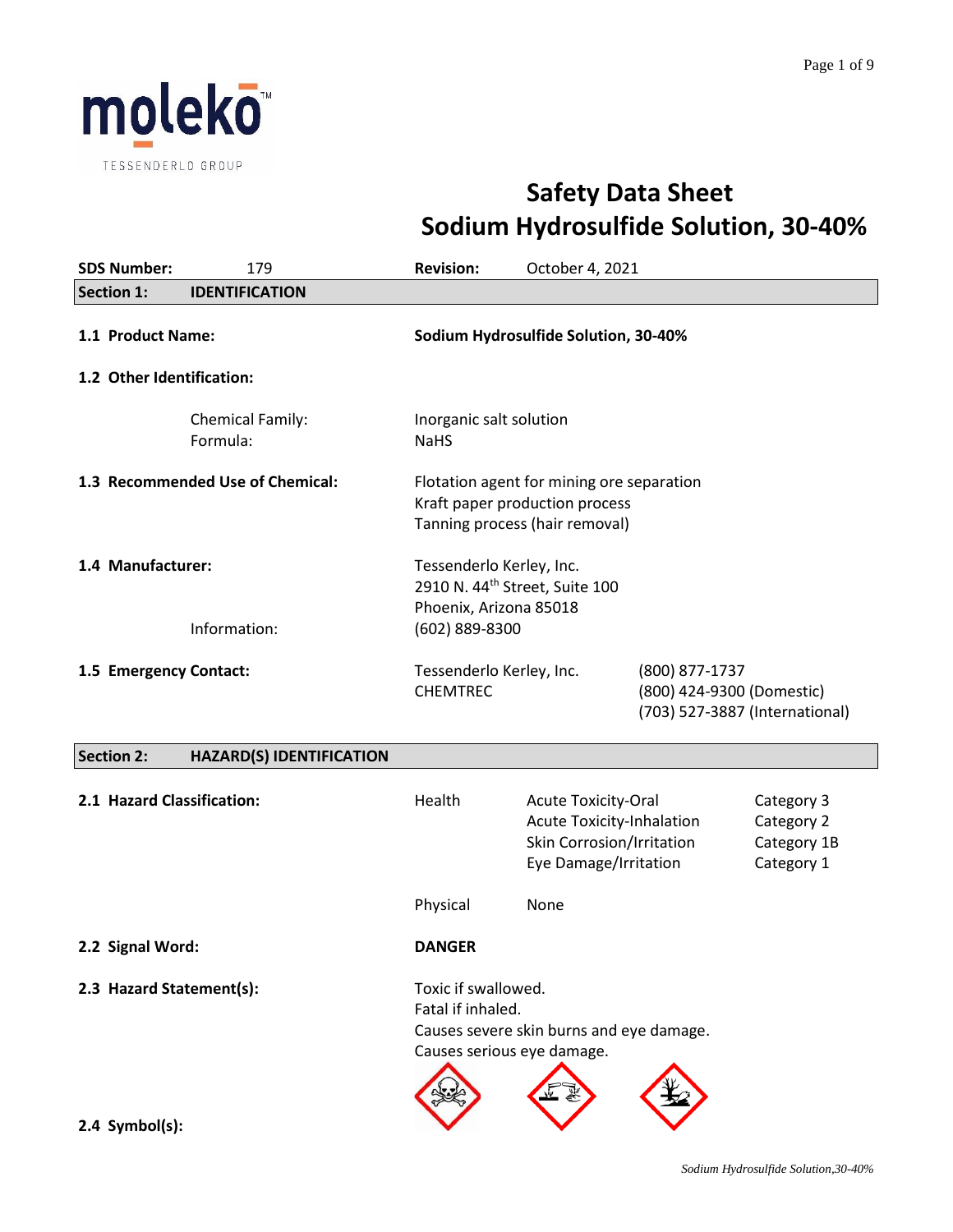| 2.5 Precautionary Statement(s):  | If swallowed: Rinse mouth. Do NOT induce vomiting.<br>Immediately call a poison center, doctor/regional medical center.<br>If on skin (or hair): Take off immediately all contaminated<br>clothing. Rinse skin with water/shower. Immediately call a<br>poison center, doctor or regional medical center. Wash<br>contaminated clothes before reuse.<br>If inhaled: Remove person to fresh air and keep comfortable for<br>breathing. Immediately call a poison center, doctor or regional<br>medical center.<br>If in eyes: Rinse cautiously with water for several minutes.<br>Remove contact lenses, if present and easy to do so. Continue<br>rinsing. Immediately call a poison center, doctor or regional<br>medical center.<br>Wash hands and face thoroughly after handling. Do not eat, drink<br>or smoke when using this product.<br>Do not breathe gas/mist/vapors.<br>Wear neoprene rubber gloves, chemical suit, boots and chemical<br>goggles and full-face shield.<br>Use only outdoors or in a well-ventilated area. Store locked up in<br>a well-ventilated place. Keep container tightly closed.<br>In case of inadequate ventilation, wear self-contained breathing<br>apparatus (SCBA).<br>Dispose of contents/container in to chemical waste facility in<br>accordance with local, state and federal regulations.<br>Do not allow release to aquatic waterways. |
|----------------------------------|--------------------------------------------------------------------------------------------------------------------------------------------------------------------------------------------------------------------------------------------------------------------------------------------------------------------------------------------------------------------------------------------------------------------------------------------------------------------------------------------------------------------------------------------------------------------------------------------------------------------------------------------------------------------------------------------------------------------------------------------------------------------------------------------------------------------------------------------------------------------------------------------------------------------------------------------------------------------------------------------------------------------------------------------------------------------------------------------------------------------------------------------------------------------------------------------------------------------------------------------------------------------------------------------------------------------------------------------------------------------------------------|
| 2.6 Unclassified Hazard(s):      | Aquatic toxicity                                                                                                                                                                                                                                                                                                                                                                                                                                                                                                                                                                                                                                                                                                                                                                                                                                                                                                                                                                                                                                                                                                                                                                                                                                                                                                                                                                     |
| 2.7 Unknown Toxicity Ingredient: | None                                                                                                                                                                                                                                                                                                                                                                                                                                                                                                                                                                                                                                                                                                                                                                                                                                                                                                                                                                                                                                                                                                                                                                                                                                                                                                                                                                                 |

## **Section 3: COMPOSITION/INFORMATION on INGREDIENTS**

# **3.1 Chemical Ingredients:** (See Section 8 for exposure guidelines)

| <b>Chemical</b>    | <b>Synonym Common Name</b> | CAS No.    | <b>EINECS No.</b> | % by Wt.      |
|--------------------|----------------------------|------------|-------------------|---------------|
| Sodium sulfanide   | Sodium hydrosulfide        | 16721-80-5 | 240-778-0         | 30 to 40      |
| Di-sodium sulphide | Sodium sulfide             | 1313-82-2  | 215-211-5         | <1.0, Typical |
| Sodium carbonate   | Sodium carbonate           | 497-19-8   | 207-838-8         | <3.0, Typical |
| Water              | Water                      | 7732-18-5  | 231-791-2         | Remaining %   |

# **Section 4: FIRST AID MEASURES**

## **4.1 Symptoms/Effects:**

Acute: Eye contact may cause serious eye damage. Skin contact may cause damage to skin tissue. Ingestion may cause severe damage to the gastrointestinal tract.

Chronic: No known chronic effects.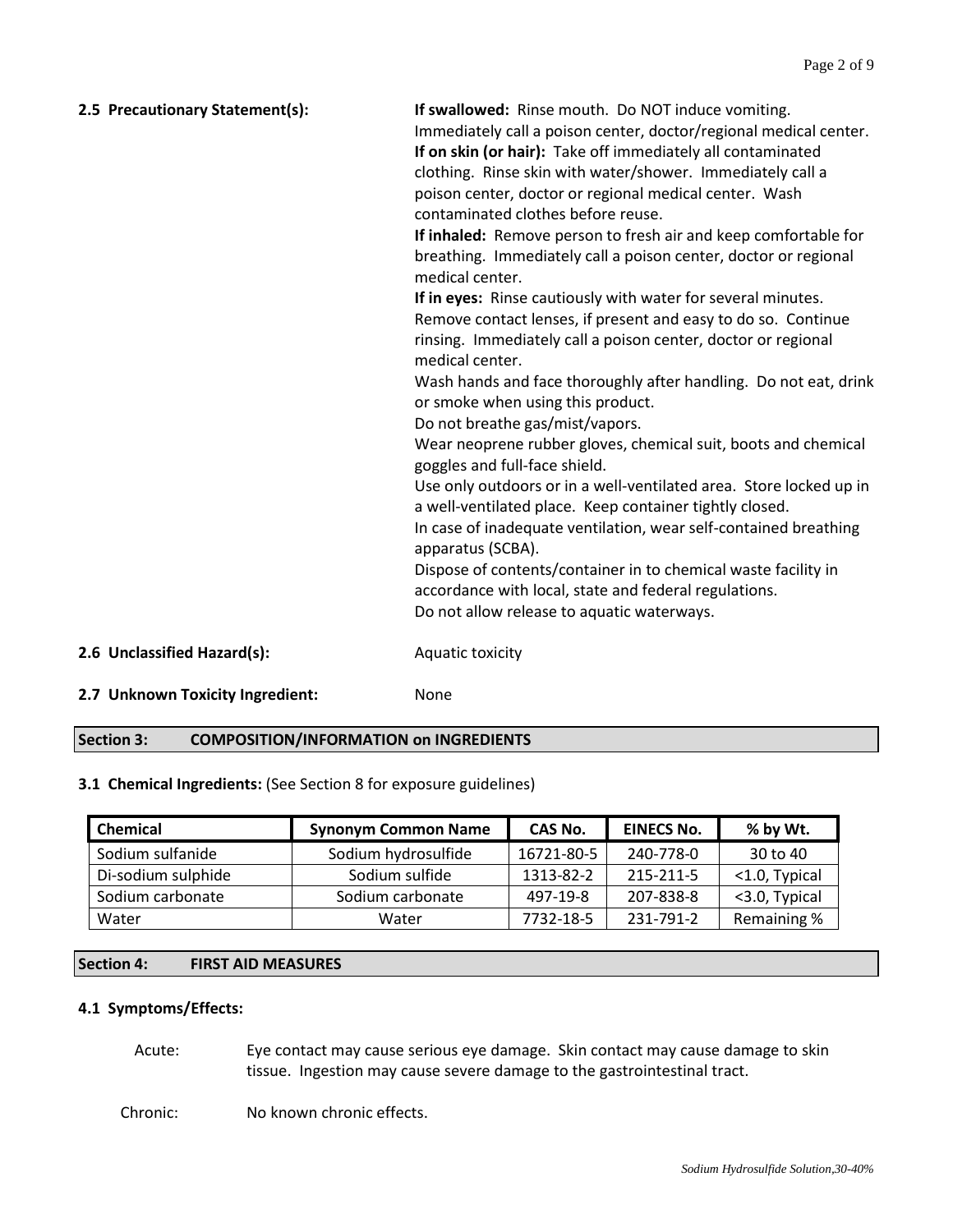|                                     |                                                                                                                                                                                        | Page 3 of 9                                                                                                                                                                                                     |  |
|-------------------------------------|----------------------------------------------------------------------------------------------------------------------------------------------------------------------------------------|-----------------------------------------------------------------------------------------------------------------------------------------------------------------------------------------------------------------|--|
| 4.2 Eyes:                           | immediate medical attention.                                                                                                                                                           | Immediately flush with large quantities of water for 15 minutes. Hold eyelids apart during<br>irrigation to ensure thorough flushing of the entire area of the eye and lids. Obtain                             |  |
| 4.3 Skin:                           |                                                                                                                                                                                        | Immediately flush with large quantities of water. Remove contaminated clothing under a<br>safety shower. Obtain immediate medical attention.                                                                    |  |
| 4.4 Ingestion:                      |                                                                                                                                                                                        | DO NOT INDUCE VOMITING. Give 2 to 4 glasses of water. If vomiting does occur, repeat<br>giving fluids. Obtain immediate medical attention.                                                                      |  |
| 4.5 Inhalation:                     | Remove victim from contaminated atmosphere. If breathing is labored, administer<br>Oxygen. If breathing has ceased, clear airway and start CPR. Obtain immediate medical<br>attention. |                                                                                                                                                                                                                 |  |
| <b>Section 5:</b>                   | <b>FIRE FIGHTING MEASURES</b>                                                                                                                                                          |                                                                                                                                                                                                                 |  |
|                                     |                                                                                                                                                                                        | 5.1 Flammable Properties: (See Section 9, for additional flammable properties)                                                                                                                                  |  |
| NFPA:                               | Health - 3                                                                                                                                                                             | Flammability - 2<br>Reactivity - 1                                                                                                                                                                              |  |
| 5.2 Extinguishing Media:            |                                                                                                                                                                                        |                                                                                                                                                                                                                 |  |
| 5.2.1 Suitable Extinguishing Media: |                                                                                                                                                                                        | Solution is not flammable; use media suitable for combustibles<br>involved in fire.                                                                                                                             |  |
|                                     | 5.2.2 Unsuitable Extinguishing Media:                                                                                                                                                  | Not applicable                                                                                                                                                                                                  |  |
| 5.3 Protection of Firefighters:     |                                                                                                                                                                                        |                                                                                                                                                                                                                 |  |
|                                     | 5.3.1 Specific Hazards Arising from the Chemical:                                                                                                                                      |                                                                                                                                                                                                                 |  |
| <b>Physical Hazards:</b>            |                                                                                                                                                                                        | Solution is not flammable. However, if solutions of this product<br>are exposed to excessive heat Hydrogen sulfide vapors<br>will be released and may form flammable mixtures with air (4.3 to<br>46% $H_2S$ ). |  |
| <b>Chemical Hazards:</b>            |                                                                                                                                                                                        | Solution contact with acids or acidic materials will cause highly<br>toxic Hydrogen sulfide vapors to be released.                                                                                              |  |
|                                     | 5.3.2 Protective Equipment and Precautions for Firefighters:                                                                                                                           |                                                                                                                                                                                                                 |  |
|                                     |                                                                                                                                                                                        | Firefighters should wear self-contained breathing apparatus<br>(SCBA) and full fire-fighting turnout gear. Keep<br>containers/storage vessels in fire area cooled with water spray.                             |  |

# **Section 6: ACCIDENTAL RELEASE MEASURES**

| <b>6.1 Personal Precautions:</b> | Use personal protective equipment specified in Section 8. Isolate the |
|----------------------------------|-----------------------------------------------------------------------|
|                                  | release area and deny entry to unnecessary, unprotected and untrained |
|                                  | personnel.                                                            |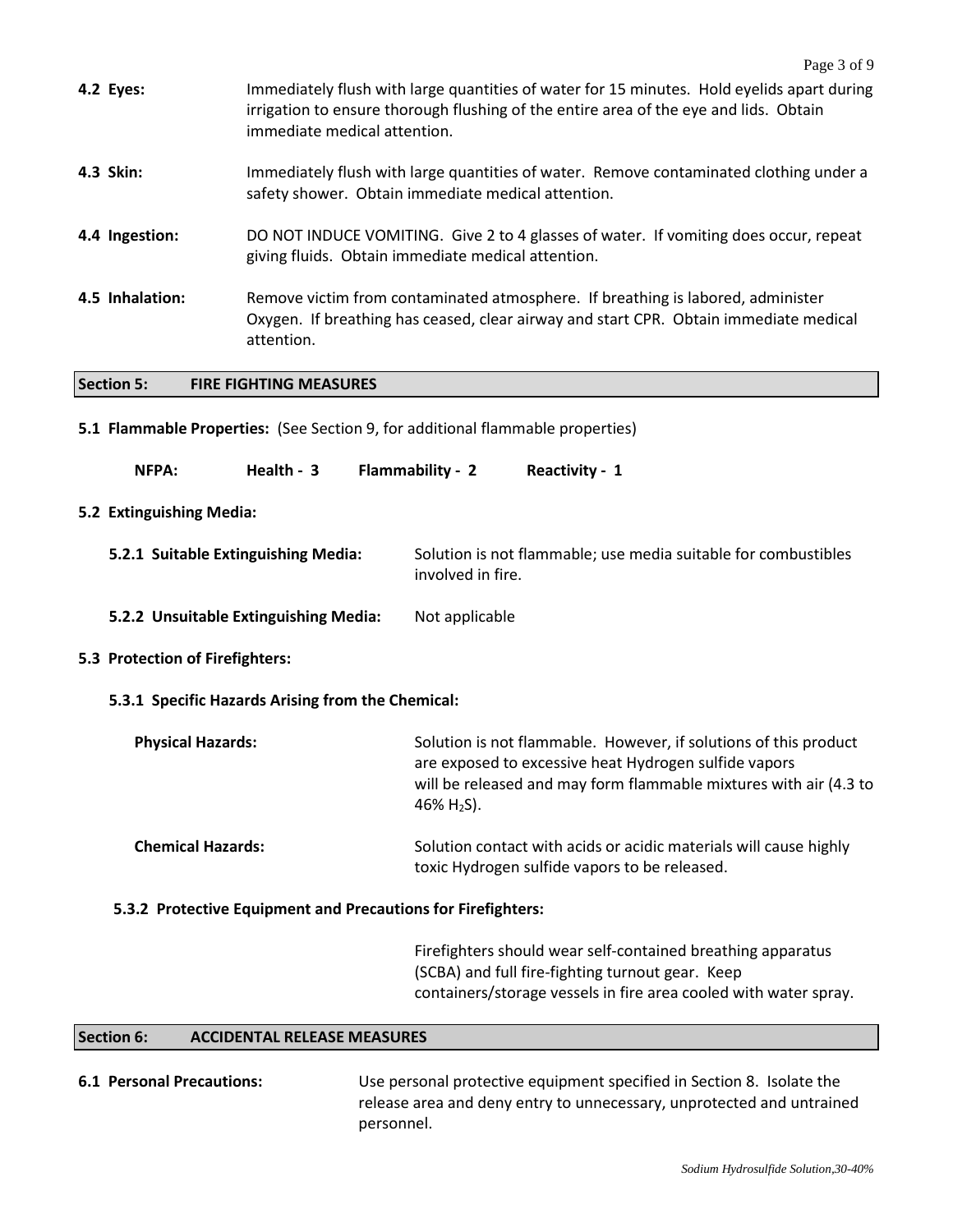| <b>6.2 Environmental Precautions:</b> | Keep out of "waters of the United States" because of product aquatic<br>toxicity (See Section 12).                                                                                                                                                                                                                                                 |
|---------------------------------------|----------------------------------------------------------------------------------------------------------------------------------------------------------------------------------------------------------------------------------------------------------------------------------------------------------------------------------------------------|
| 6.3 Methods of Containment:           |                                                                                                                                                                                                                                                                                                                                                    |
| <b>Small Release:</b>                 | Confine and absorb small releases with sand, earth or inert absorbents.                                                                                                                                                                                                                                                                            |
| Large Release:                        | Shut off release if safe to do so. Dike spill area with earth, sand or other<br>inert absorbents to prevent runoff into surface waterways (aquatic<br>toxicity), sewers or storm drains.                                                                                                                                                           |
| 6.4 Method for Cleanup:               |                                                                                                                                                                                                                                                                                                                                                    |
| <b>Small Release:</b>                 | Spray a weak (3-5%) solution of Hydrogen peroxide over the spill area to<br>stop the release of toxic Hydrogen sulfide (oxidation of reactive sulfides)<br>and to help neutralize the spill area. Once neutralized spilled material<br>can be shoveled up and placed in plastic drums for disposal as a chemical<br>waste. Use non-sparking tools. |
| Large Release:<br>$\cdot$             | Recover as much of the spilled product as possible using an air-operated<br>diaphragm pump, hoses and non-sparking tools. If possible, use this<br>material as originally intended. If the material is unusable it must be<br>disposed of as a chemical waste. Treat the remaining material on the<br>ground as a small release (above).           |

| Section 7:    | <b>HANDLING and STORAGE</b>                                                                                                                                                                                                                                                           |
|---------------|---------------------------------------------------------------------------------------------------------------------------------------------------------------------------------------------------------------------------------------------------------------------------------------|
| 7.1 Handling: | Avoid contact with skin and eyes. Use only in a well-ventilated area.<br>Wash thoroughly after handling. Avoid breathing of product vapors.                                                                                                                                           |
| 7.2 Storage:  | Store in well-ventilated areas. Do not store combustibles in the area of<br>storage vessels. Keep away from any sources of heat or flame. Store<br>totes and smaller containers out of direct sunlight at moderate<br>temperatures. (See Section 10.5, for materials of construction) |

# **Section 8: EXPOSURE CONTROLS/PERSONAL PROTECTION**

# **8.1 Exposure Guidelines:**

| Chemical           | <b>OSHA PELS</b> |                  | <b>ACGIH TLVs</b> |             |
|--------------------|------------------|------------------|-------------------|-------------|
|                    | TWA              | <b>STEL</b>      | <b>TWA</b>        | <b>STEL</b> |
| Hydrogen sulfide   | None             | 20 ppm (Ceiling) | 1 ppm             | 5 ppm       |
| Sodium sulfanide   | <b>None</b>      | None             | None              | None        |
| Di-sodium sulphide | None             | None             | None              | None        |
| Sodium carbonate   | None             | None             | <b>None</b>       | None        |
| Water              | None             | None             | None              | None        |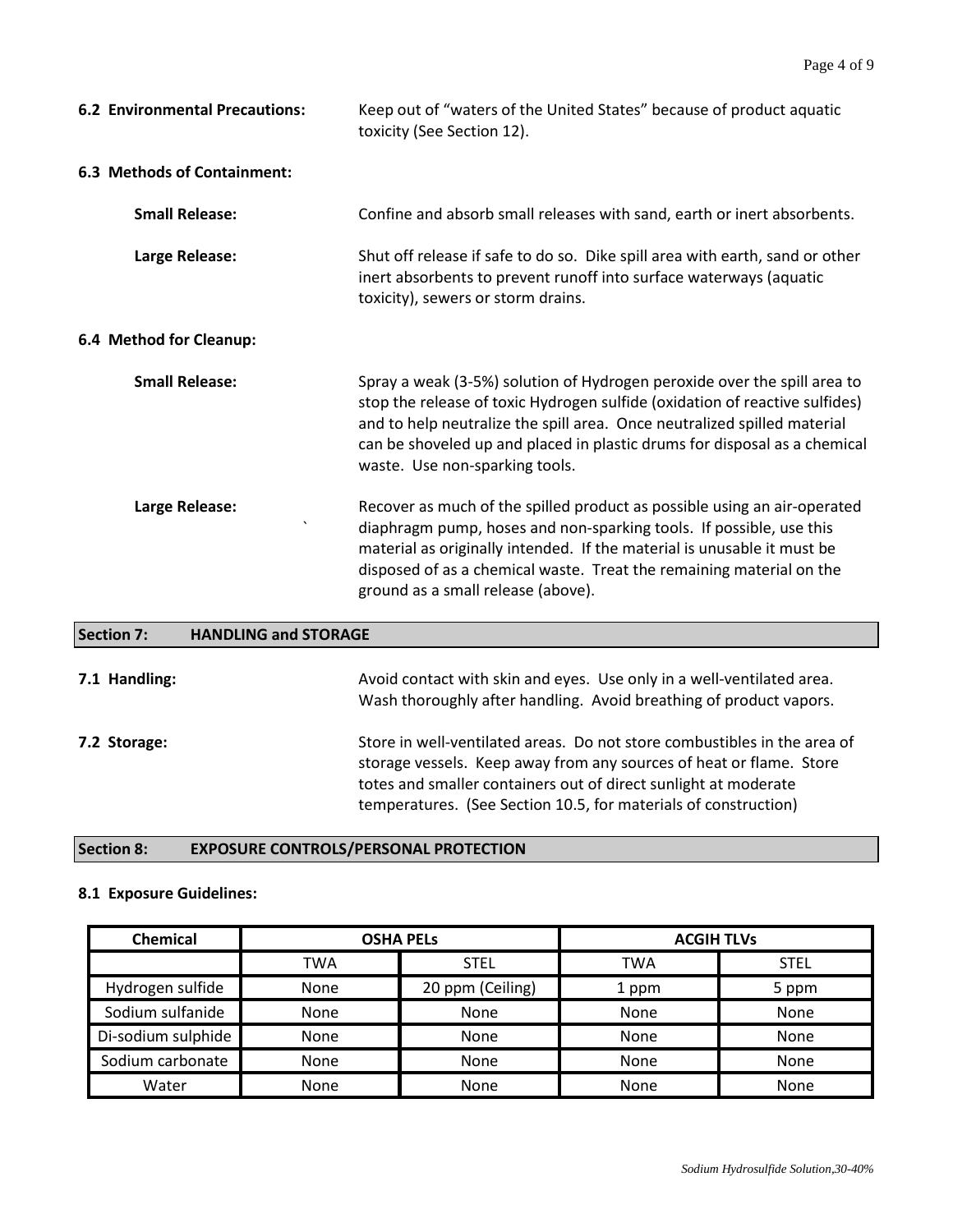**8.2 Engineering Controls:** Use adequate exhaust ventilation to prevent inhalation of product vapors. Keep eye wash/safety showers in areas where product is used.

#### **8.3 Personal Protective Equipment (PPE):**

| 8.3.1 Eye/Face Protection:    | Chemical goggles and a full face shield.                                                                                                                                                                                                                                                                                                                                                                                                                                                                                                                                                                                                                                                                                                                                                                                                                             |
|-------------------------------|----------------------------------------------------------------------------------------------------------------------------------------------------------------------------------------------------------------------------------------------------------------------------------------------------------------------------------------------------------------------------------------------------------------------------------------------------------------------------------------------------------------------------------------------------------------------------------------------------------------------------------------------------------------------------------------------------------------------------------------------------------------------------------------------------------------------------------------------------------------------|
| 8.3.2 Skin Protection:        | Sodium hydrosulfide solutions are highly alkaline. Neoprene rubber<br>gloves/boots and chemical suit should be worn to prevent liquid contact.                                                                                                                                                                                                                                                                                                                                                                                                                                                                                                                                                                                                                                                                                                                       |
| 8.3.3 Respiratory Protection: | Respiratory protection is based on potential exposure to $H_2S$ vapors.<br>Hydrogen sulfide is a highly toxic gas. Respiratory protection<br>requirements should be based on a hazard assessment of the specific<br>operation. If use conditions generate vapor, mist or aerosol and<br>adequate ventilation (e.g., outdoor or well-ventilated are) is not available,<br>use a NIOSH-approved gas mask respirator with hydrogen sulfide<br>canister/cartridge to reduce potential for inhalation exposure. Where<br>exposure potential necessitates a higher level of protection, use a NIOSH-<br>approved, positive-pressure/pressure-demand, air-supplied<br>respirator. When using respirator cartridges or canisters, they must be<br>changed frequently (following each use or at the end of the work shift) to<br>assure breakthrough exposure does not occur. |

**8.3.4 Hygiene Considerations:** Common good industrial hygiene practices should be followed, such as washing thoroughly after handling and before eating or drinking.

# **Section 9: PHYSICAL and CHEMICAL PROPERTIES**

| 9.1 Appearance:<br>9.2 Odor:          | May be yellow to red to dark green to black liquid.<br>Rotten egg odor. |
|---------------------------------------|-------------------------------------------------------------------------|
| 9.3 Odor Threshold:                   | 4.7 ppb (Hydrogen sulfide)                                              |
| 9.4 pH:                               | 11.5 to 12.5                                                            |
| 9.5 Melting Point/Freezing Point:     | 2 to 42°F (-16.7 to 5.6°C)                                              |
| 9.6 Boiling Point:                    | 224 to 234°F (106.7 to 112.2°C)                                         |
| 9.7 Flash Point:                      | Not determined                                                          |
| 9.8 Evaporation Rate:                 | Not determined                                                          |
| 9.9 Flammability:                     | Not applicable                                                          |
| 9.10 Upper/Lower Flammability Limits: | 4.3 to 46% in air (Hydrogen sulfide)                                    |
| 9.11 Vapor Pressure:                  | 17 mm Hg @ 68°F                                                         |
| 9.12 Vapor Density:                   | $1.17$ (Air = 1.0)                                                      |
| 9.13 Relative Density:                | 1.21 to 1.27 (10.1 to 10.6 lbs/gal)                                     |
| 9.14 Solubility:                      | Complete                                                                |
| 9.15 Partition Coefficient:           | Not applicable                                                          |
| 9.16 Auto-ignition Temperature:       | Not applicable                                                          |
| 9.17 Decomposition Temperature:       | Not determined                                                          |
| 9.18 Viscosity:                       | 7 cP @ 100°F (literature)                                               |

#### **Section 10: STABILITY and REACTIVITY**

**10.1 Reactivity:** Sodium hydrosulfide solution reacts with all acids, including weak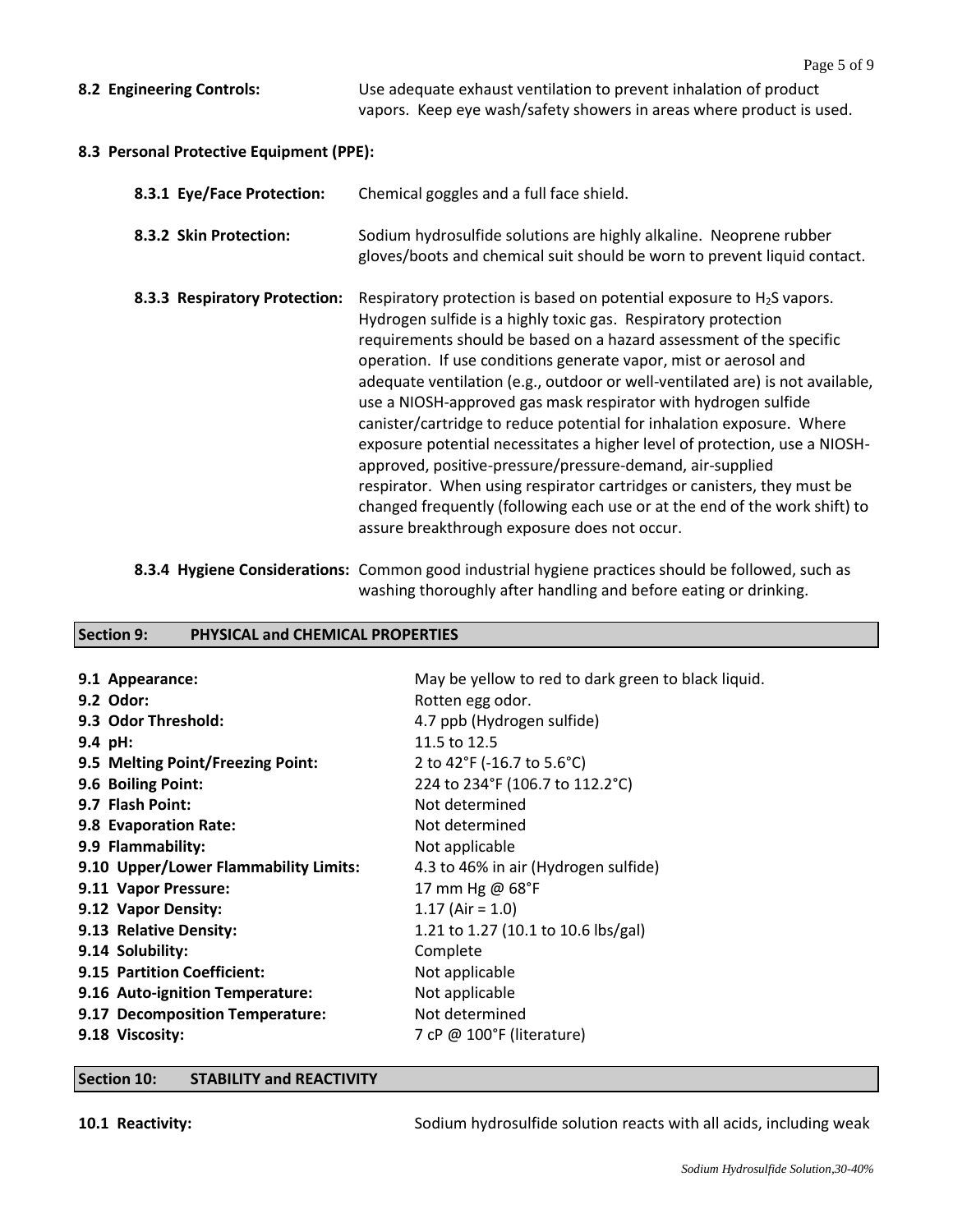|                                          | Page 6 of 9                                                                                                                                                                                                                                                                                                                                                                                                                                                                                                                                                                                                           |
|------------------------------------------|-----------------------------------------------------------------------------------------------------------------------------------------------------------------------------------------------------------------------------------------------------------------------------------------------------------------------------------------------------------------------------------------------------------------------------------------------------------------------------------------------------------------------------------------------------------------------------------------------------------------------|
|                                          | organic acids, liberating highly toxic hydrogen sulfide gas. The<br>solution also reacts with oxidizing agents which may precipitate<br>elemental Sulfur.                                                                                                                                                                                                                                                                                                                                                                                                                                                             |
| 10.2 Chemical Stability:                 | This product is stable under normal (ambient) temperature and<br>pressure.                                                                                                                                                                                                                                                                                                                                                                                                                                                                                                                                            |
| 10.3 Possibility of Hazardous Reactions: | See Section 10.5.                                                                                                                                                                                                                                                                                                                                                                                                                                                                                                                                                                                                     |
| 10.4 Conditions to Avoid:                | See Section 10.5.                                                                                                                                                                                                                                                                                                                                                                                                                                                                                                                                                                                                     |
| 10.5 Incompatible:                       | Acids will cause the release of highly toxic Hydrogen sulfide.<br>Sodium hydrosulfide reacts violently with diazonium salts.<br>Sodium hydrosulfide solution is not compatible with Copper,<br>Zinc, Aluminum or their alloys (i.e. bronze, brass, galvanized<br>metals, etc.). Sodium hydrosulfide is corrosive to carbon steel<br>above 150° F (65.5° C). These materials of construction should<br>not be used in handling systems or storage containers for this<br>product. Dilution of NaHS with water will increase the evolution<br>of Hydrogen sulfide. Dilution should be done in an enclosed<br>container. |
| 10.6 Hazardous Decomposition Products:   | Heating this product will evolve Hydrogen sulfide gas. Fire<br>conditions will also cause the production of Sulfur dioxide.<br>Hydrogen sulfide may form flammable mixtures (4.3 to 46% H <sub>2</sub> S)<br>with air. Heating to decomposition emits fumes of sulfoxides and<br>sodium sulfide.                                                                                                                                                                                                                                                                                                                      |

## **Section 11: TOXICOLOGICAL INFORMATION**

| 11.1 Oral:                    | Ingestion Rat LD <sub>50</sub> : 0.5 to 5 gm/kg (sodium hydrosulfide)<br>Intraperitoneal Rat LD <sub>50</sub> : 14.6 mg/kg (sodium hydrosulfide)<br>Intraperitoneal Mus LD <sub>50</sub> : 18 mg/kg (sodium hydrosulfide)<br>Intraperitoneal Rat TD <sub>LO</sub> : 67.5 mg/kg intermittent (sodium hydrosulfide)<br>Intraperitoneal Mus $TD_{LO}$ : 35 mg/km intermittent (sodium hydrosulfide) |
|-------------------------------|--------------------------------------------------------------------------------------------------------------------------------------------------------------------------------------------------------------------------------------------------------------------------------------------------------------------------------------------------------------------------------------------------|
| 11.2 Dermal:                  | Subcutaneous Mouse LD <sub>50</sub> : 200 mg/km (sodium hydrosulfide)                                                                                                                                                                                                                                                                                                                            |
| 11.3 Inhalation:              | Inhalation-Rat $LC_{50}$ : 444 ppm (hydrogen sulfide)<br>Inhalation-Mus $LC_{50}$ : 1,500 mg/m <sup>3</sup> 18 minutes (hydrogen sulfide)<br>Inhalation-Rat $LC_{50}$ : 1,500 mg/m <sup>3</sup> 14 minutes (hydrogen sulfide)                                                                                                                                                                    |
| 11.4 Eyes:                    | Sodium sulfide in contact with human eye has been noted to cause burns<br>which may be slow to heal owing presumably to strong alkalinity.                                                                                                                                                                                                                                                       |
| 11.5 Chronic/Carcinogenicity: | Not listed in NTP, IARC or by OSHA                                                                                                                                                                                                                                                                                                                                                               |
| 11.6 Teratology:              | No data available.                                                                                                                                                                                                                                                                                                                                                                               |
| 11.7 Reproduction:            | No data available.                                                                                                                                                                                                                                                                                                                                                                               |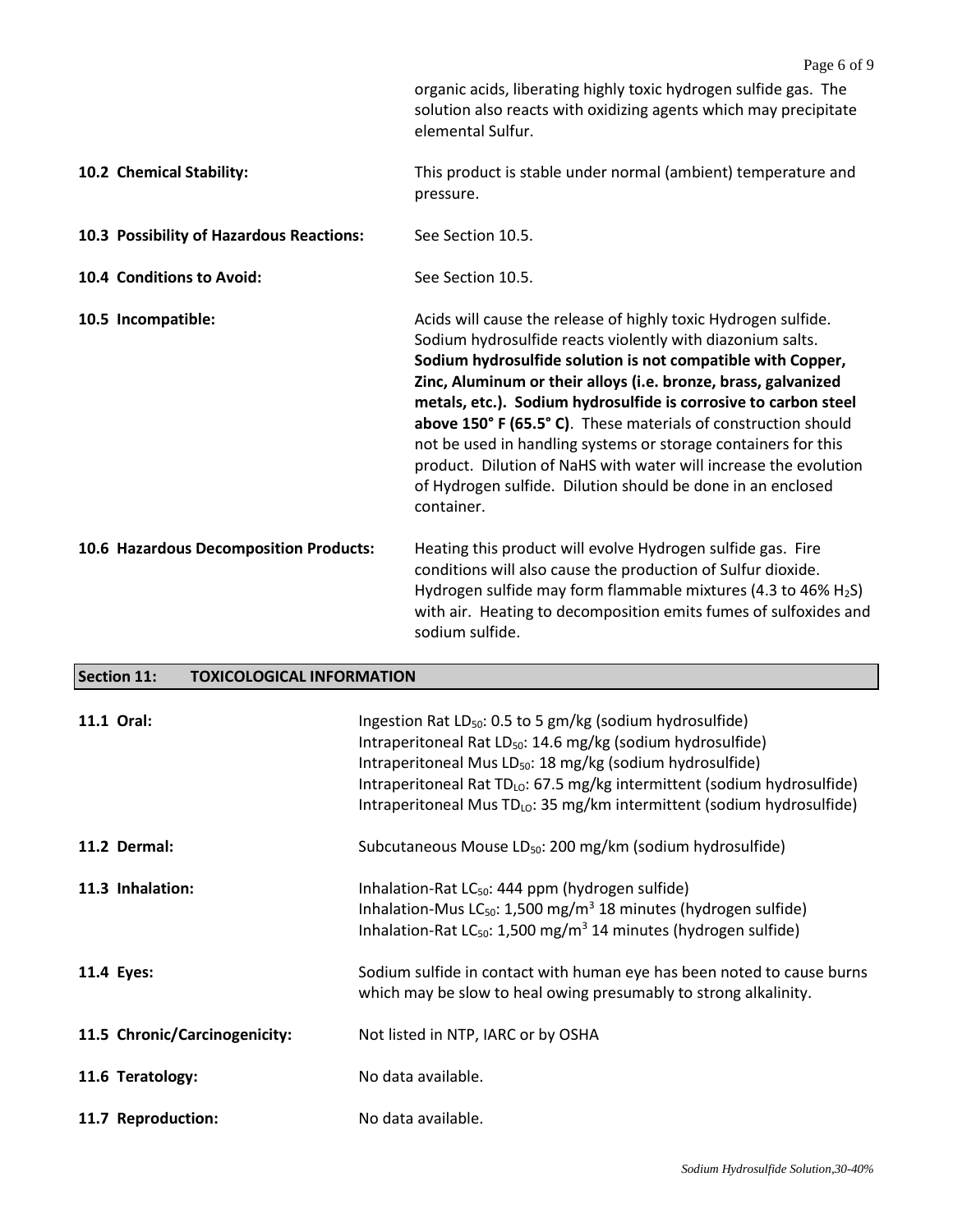### **Section 12: ECOLOGICAL INFORMATION**

| 12.1 Ecotoxicity:                 | Static acute 96 hour-LC <sub>50</sub> for mosquito fish is 206 mg/L ( $T\vert_{m}$ - fresh water)<br>LC <sub>50</sub> Fly inhalation 1,500 mg/m <sup>3</sup> , 7 minutes<br>LC <sub>50</sub> Fathead minnow: 0.55 mg/L, 96 hours (sodium hydrosulfide)<br>$TL_m$ Gammarus 0.84 mg/L, 96 hours (hydrogen sulfide)<br>$TL_m$ Ephemera 0.316 mg/L, 96 hours (hydrogen sulfide)<br>TL <sub>m</sub> Fathead minnow 0.071 – 0.55 mg/L @ 6-24°C, 96 hour flow through<br>bioassay (hydrogen sulfide)<br>TL <sub>m</sub> Bluegill 0.0090 - 0.0140 mg/L @ 20-22°C, 96 hour flow through<br>bioassay (hydrogen sulfide)<br>TL <sub>m</sub> Brook trout 0.0216 – 0.0308 mg/L @ 8-12.5ºC, 96 hour flow through<br>bioassay (hydrogen sulfide).<br>LC <sub>50</sub> Fathead minnow: 1.38 mg/L, 48 hours (sodium sulfide) |
|-----------------------------------|-------------------------------------------------------------------------------------------------------------------------------------------------------------------------------------------------------------------------------------------------------------------------------------------------------------------------------------------------------------------------------------------------------------------------------------------------------------------------------------------------------------------------------------------------------------------------------------------------------------------------------------------------------------------------------------------------------------------------------------------------------------------------------------------------------------|
| 12.2 Persistence & Degradability: | No data available.                                                                                                                                                                                                                                                                                                                                                                                                                                                                                                                                                                                                                                                                                                                                                                                          |
| 12.3 Bioaccumulative Potential:   | This product is not bioaccumulative.                                                                                                                                                                                                                                                                                                                                                                                                                                                                                                                                                                                                                                                                                                                                                                        |
| 12.4 Mobility in Soil:            | No data available.                                                                                                                                                                                                                                                                                                                                                                                                                                                                                                                                                                                                                                                                                                                                                                                          |
| 12.5 Other Adverse Effects:       | None                                                                                                                                                                                                                                                                                                                                                                                                                                                                                                                                                                                                                                                                                                                                                                                                        |

#### **Section 13: DISPOSAL CONSIDERATIONS**

Consult federal, state and local regulations for disposal requirements.

#### **Section 14: TRANSPORT INFORMATION**

## **14.1 Basic Shipping Description:**

| 14.1.1 Proper Shipping Name:  | Corrosive liquids, toxic, n.o.s. (sodium hydrosulfide solution) |
|-------------------------------|-----------------------------------------------------------------|
| 14.1.2 Hazard Classes:        | 8, (6.1)                                                        |
| 14.1.3 Identification Number: | UN2922                                                          |
| 14.1.4 Packing Group:         |                                                                 |
| 14.1.5 Hazardous Substance:   | Yes                                                             |
| 14.1.6 Marine Pollutant:      | No (domestic)                                                   |
|                               |                                                                 |
| 14.2 Additional Information:  |                                                                 |

#### **14.2.1 Other DOT Requirements:**

| 14.2.1.1 Reportable Quantity: Yes |                  | 5,000 lbs (2,268 kg) |
|-----------------------------------|------------------|----------------------|
| 14.2.1.2 Placard(s):              | Corrosive        |                      |
| 14.2.1.3 $Label(s):$              | Corrosive, toxic |                      |
| 14.2.2 USCG Classification:       | Class – caustics | Chris Code: SHR      |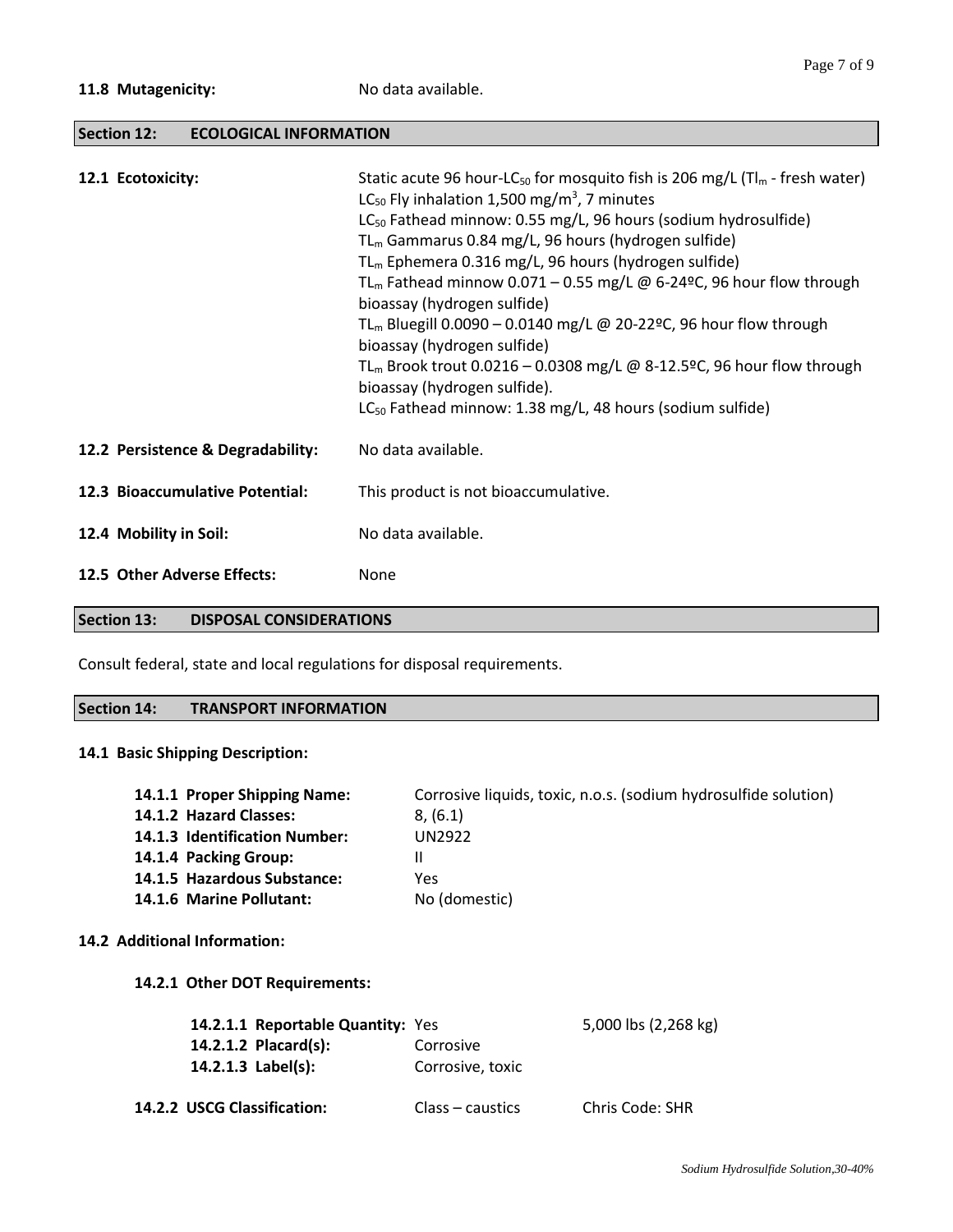| 14.2.3.1 IMO:                    | Corrosive liquids, toxic, n.o.s. (sodium hydrosulphide solution -<br>Marine Pollutant) |
|----------------------------------|----------------------------------------------------------------------------------------|
| 14.2.3.2 IATA:                   | Corrosive liquids, toxic, n.o.s. (sodium hydrosulphide)                                |
| 14.2.3.3 TDG (Canada):           | Corrosive liquids, toxic, n.o.s. (sodium hydrosulphide)                                |
| 14.2.3.4 ADR (Europe):           | Corrosive liquids, toxic, n.o.s. (sodium hydrosulphide)                                |
| 14.2.3.5 ADG (Australia):        | Corrosive liquids, toxic, n.o.s. (sodium hydrosulphide)                                |
| 14.2.4 Emergency Response Guide: | 154                                                                                    |
| 14.2.5 ERAP - Canada:            | Yes                                                                                    |
| 14.2.6 Special Precautions:      | Not applicable                                                                         |

# **Section 15: REGULATORY INFORMATION**

#### **15.1 U.S. Federal Regulations:**

| 15.1.1 OSHA:          | This product is considered hazardous under the criteria of the<br>Federal OSHA Hazard Communication Standard (29 CFR<br>1910.1200). |  |
|-----------------------|-------------------------------------------------------------------------------------------------------------------------------------|--|
| 15.1.2 TSCA:          | Product is contained in USEPA Toxic Substance Control Act<br>Inventory.                                                             |  |
| <b>15.1.3 CERCLA:</b> | 5,000 lbs (2,268 kg)<br>Reportable Quantity<br><b>Yes</b>                                                                           |  |

#### **15.1.4 SARA Title III:**

| 15.1.4.1 Extremely Hazardous Substance (EHS): | No.                                                                                                |            |
|-----------------------------------------------|----------------------------------------------------------------------------------------------------|------------|
| 15.1.4.2 Section 312 (Tier II) Ratings:       | Immediate (acute)                                                                                  | <b>Yes</b> |
|                                               | Fire                                                                                               | Yes        |
|                                               | Sudden Release                                                                                     | No         |
|                                               | Reactivity                                                                                         | <b>Yes</b> |
|                                               | Delayed (chronic)                                                                                  | No.        |
| 15.1.4.3 Section 313 (FORM R):                | No, however a release of NaHS may<br>include a release of hydrogen sulfide<br>which is reportable. |            |
| 15.1.5 RCRA:                                  | Possible D002, D003 waste                                                                          |            |
| 15.1.6 CAA (Hazardous Air Pollutant/HAP):     | Not applicable                                                                                     |            |
|                                               |                                                                                                    |            |

#### **15.2 International Regulations:**

**15.2.1 Canada:**